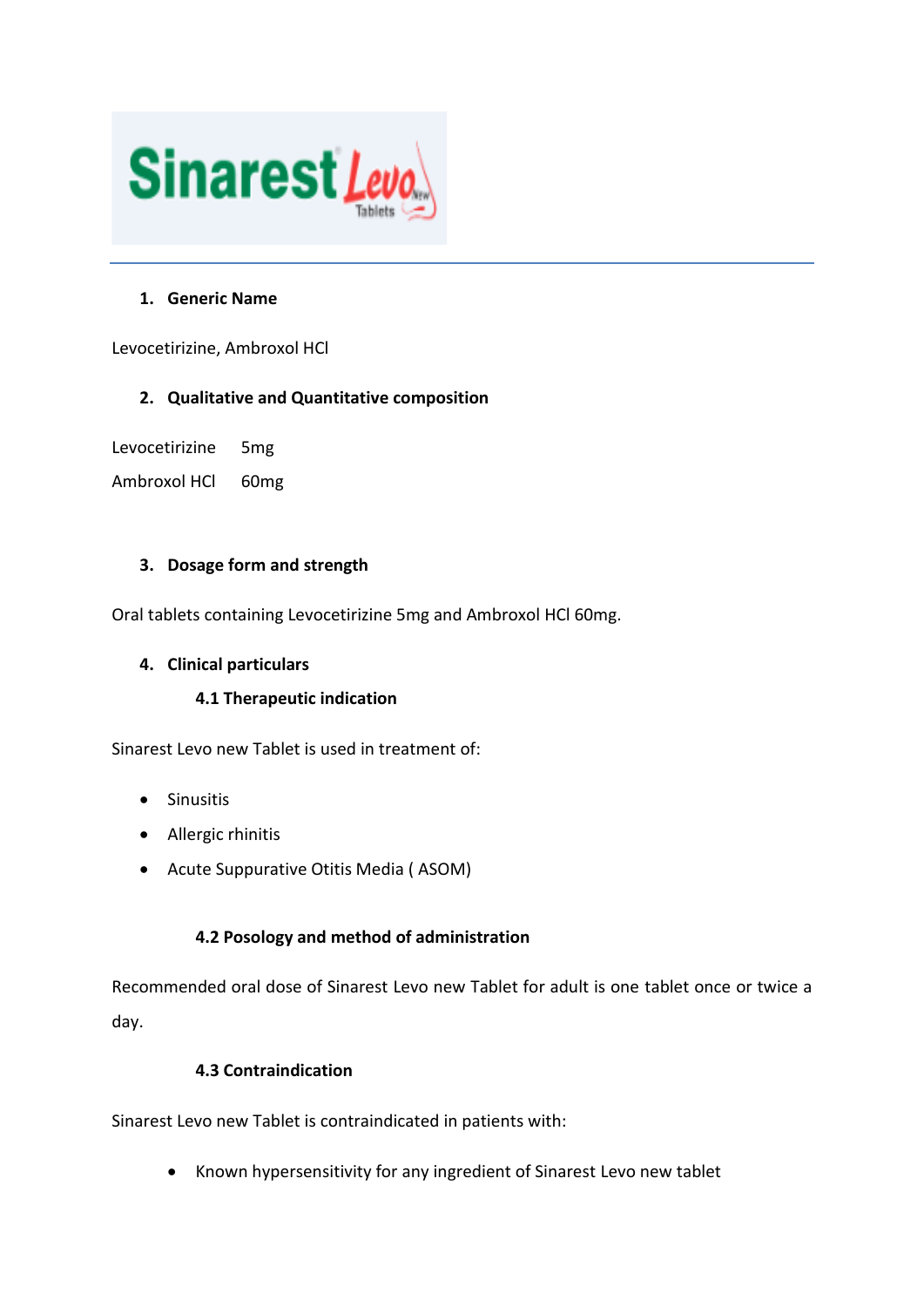- End stage renal disease
- Renal impairment
- Stomach or duodenal ulcers, ciliary dyskinesia, and bronchial conditions.

#### **4.4 Special warnings and precautions for use**

None.

#### **4.5 Drug interactions**

**Levocetirizine:** In vitro data indicate that levocetirizine is unlikely to produce pharmacokinetic interactions through inhibition or induction of liver drug-metabolizing enzymes. No in vivo drug-drug interaction studies have been performed with levocetirizine. Drug interaction studies have been performed with racemic cetirizine.

Antipyrine, Azithromycin, Cimetidine, Erythromycin, Ketoconazole, Theophylline, and Pseudoephedrine: Pharmacokinetic interaction studies performed with racemic cetirizine demonstrated that cetirizine did not interact with antipyrine, pseudoephedrine, erythromycin, azithromycin, ketoconazole, and cimetidine. There was a small decrease (~16%) in the clearance of cetirizine caused by a 400 mg dose of theophylline. It is possible that higher theophylline doses could have a greater effect.

Ritonavir: Ritonavir increased the plasma AUC of cetirizine by about 42% accompanied by an increase in half-life (53%) and a decrease in clearance (29%) of cetirizine. The disposition of ritonavir was not altered by concomitant cetirizine administration.

**Ambroxol HCl** may increase the concentrations of antibiotics (e.g. cefuroxime, doxycycline, erythromycin, amoxicillin) in the lung tissue.

#### **4.6 Use in special population**

- Pediatric: As directed by doctor.
- Geriatric: No adaptation of the dose is necessary in elderly patients, provided their renal function is normal.
- Liver impairment: Patients who only have impaired liver function should take the usual prescribed dose.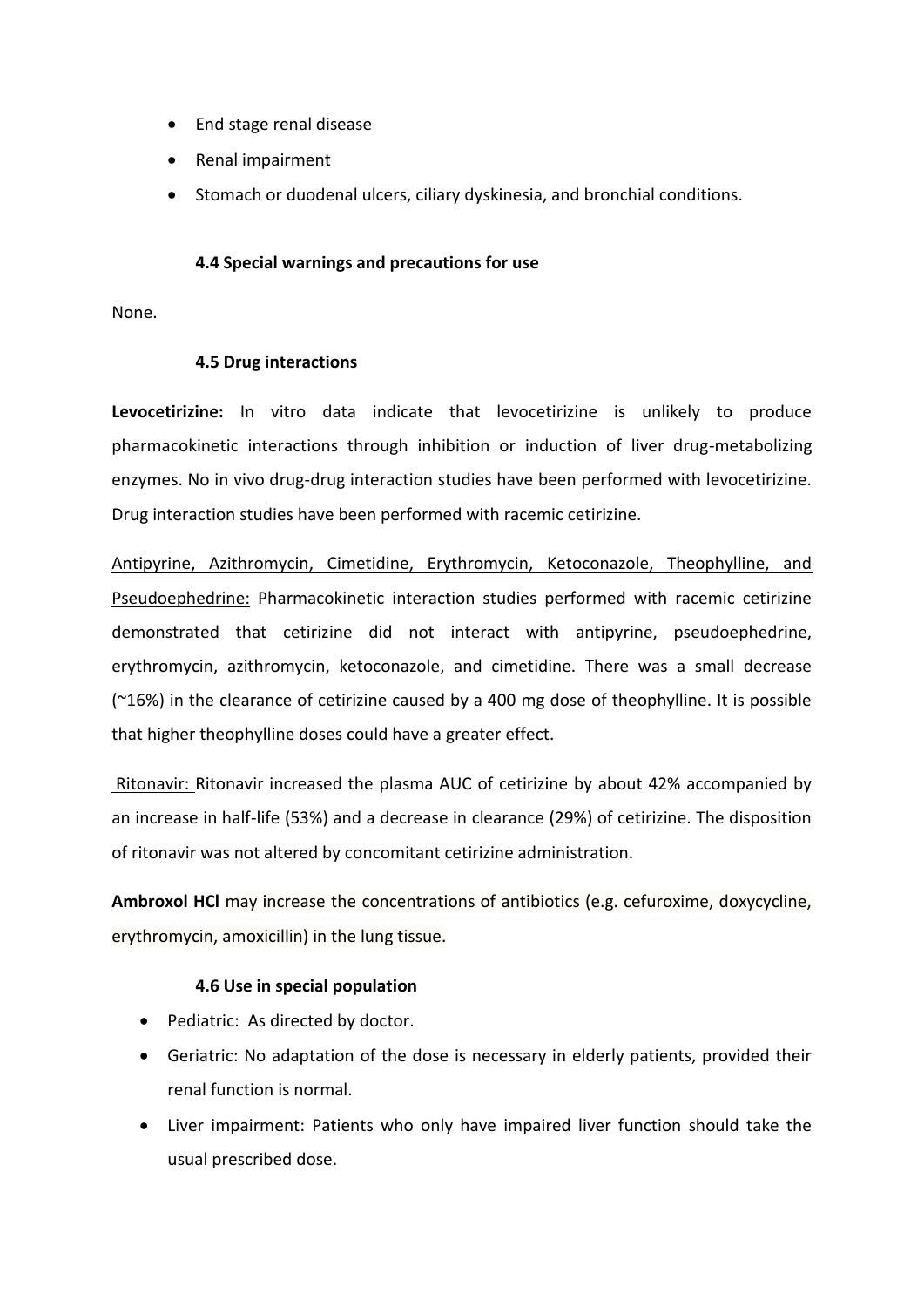- Renal failure: Patients who have severe impairment of kidney function must not take Sinarest levo new tablet.
- Pregnancy and lactation: Not recommended.

### **4.7 Effects on ability to drive and use machine**

Use caution when driving or operating machinery until you know how Sinarest Levo new tablets affects you.

### **4.8 Undesirable effects**

Levocetirizine: Anaemia, Thrombocytopenia, Palpitations, Vertigo, Eye pruritus, Dry mouth, Diarrhoea, Nausea, Dyspepsia, Constipation, Vomiting, Abdominal pain ,Abdominal discomfort , Decreased appetite, Myalgia, Insomnia, Dyspnoea, Rhinorrhoea, Sneezing, Cough, Pruritus, Rash, Urticaria, Hypotension.

Ambroxol: Palpitations, Cardiac flutter, Tachycardia, Vertigo , Eyelid oedema, Dry mouth , Diarrhoea, Nausea, Dyspepsia, Constipation, Vomiting, Abdominal pain ,Abdominal discomfort, Pain in extremity, Dysphoria, Insomnia, Dyspnoea, Cough, Tachypnoea, Dry throat, Suffocation feeling, Rash, Pruritus, Urticaria, Hyperhidrosis, Erythema, Rash maculopapular, Rash erythematous, Angioedema, Stevens-Johnson syndrome, Rash pruritic, Rash popular.

#### **4.9 Overdose**

There is limited experience of overdose with Sinarest Levo new Tablets. Initiate general symptomatic and supportive measures in all cases of overdosages where necessary.

#### **5. Pharmacological properties**

#### **5.1 Mechanism of action**

Levocetirizine is an inverse agonist that decreases activity at histamine H1 receptors. This in turn prevents the release of other allergy chemicals and increased blood supply to the area, and provides relief from the typical symptoms associated with seasonal and perennial allergic rhinitis. It does not prevent the actual release of histamine from mast cells.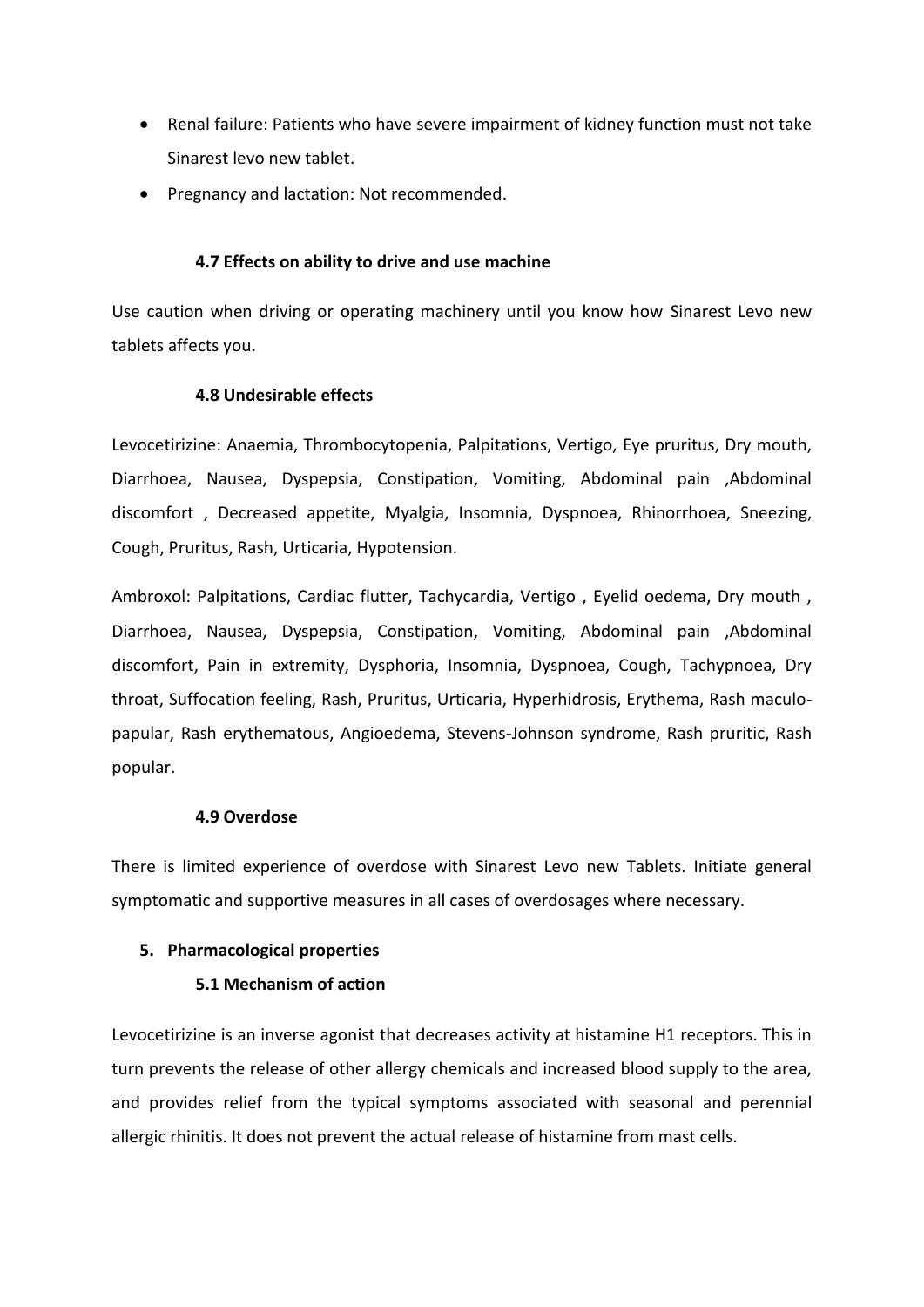Ambroxol is a mucolytic agent. Excessive Nitric oxide (NO) is associated with inflammatory and some other disturbances of airways function. NO enhances the activation of soluble guanylate cyclase and cGMP accumulation. Ambroxol has been shown to inhibit the NOdependent activation of soluble guanylate cyclase. It is also possible that the inhibition of NO-dependent activation of soluble guanylate cyclase can suppress the excessive mucus secretion; therefore it lowers the phlegm viscosity and improves the mucocilliary transport of bronchial secretions.

#### **5.2 Pharmacodynamic properties**

Levocetirizine is a second generation histamine H1 antagonist used to treat various allergic symptoms. It has a long duration of action as it is generally taken once daily, and a wide therapeutic window as animal studies show the maximal nonlethal dose is over 100x a normal dose. Patients are cautioned to avoid tasks that require complete alertness, avoid alertness, and use caution in patients with factors predisposing urinary retention.

Ambroxol hydrochloride is a well-known and widely used secretolytic and secret motoric agent used for inflammatory diseases of the respiratory tract. Hence its pharmacodynamic model is generally well known, and there are no clinically relevant pharmacodynamic issues known at this point.

#### **5.3 Pharmacokinetic properties**

Levocetirizine is rapidly and extensively absorbed following oral administration. In adults, peak plasma concentrations are achieved 0.9 hour after administration of the oral tablet. Levocetirizine is poorly metabolized and undergo renal excretion.

The bioavailability of orally administered Ambroxol HCl is high. Ambroxol HCl is highly protein-bound (80% to 90%) and is distributed widely and readily throughout the body. Ambroxol HCl is primarily cleared by metabolism and the resulting metabolites are eliminated renally. Unchanged Ambroxol HCl was present in urine at less than 5% of the administered dose. Ambroxol HCl is predominantly metabolised by hepatic biotransformation via UGTs and to a lesser extent by CYP450. Ambroxol HCl is metabolised by multiple pathways in humans, but only one metabolite (DBAA) was determined to be major.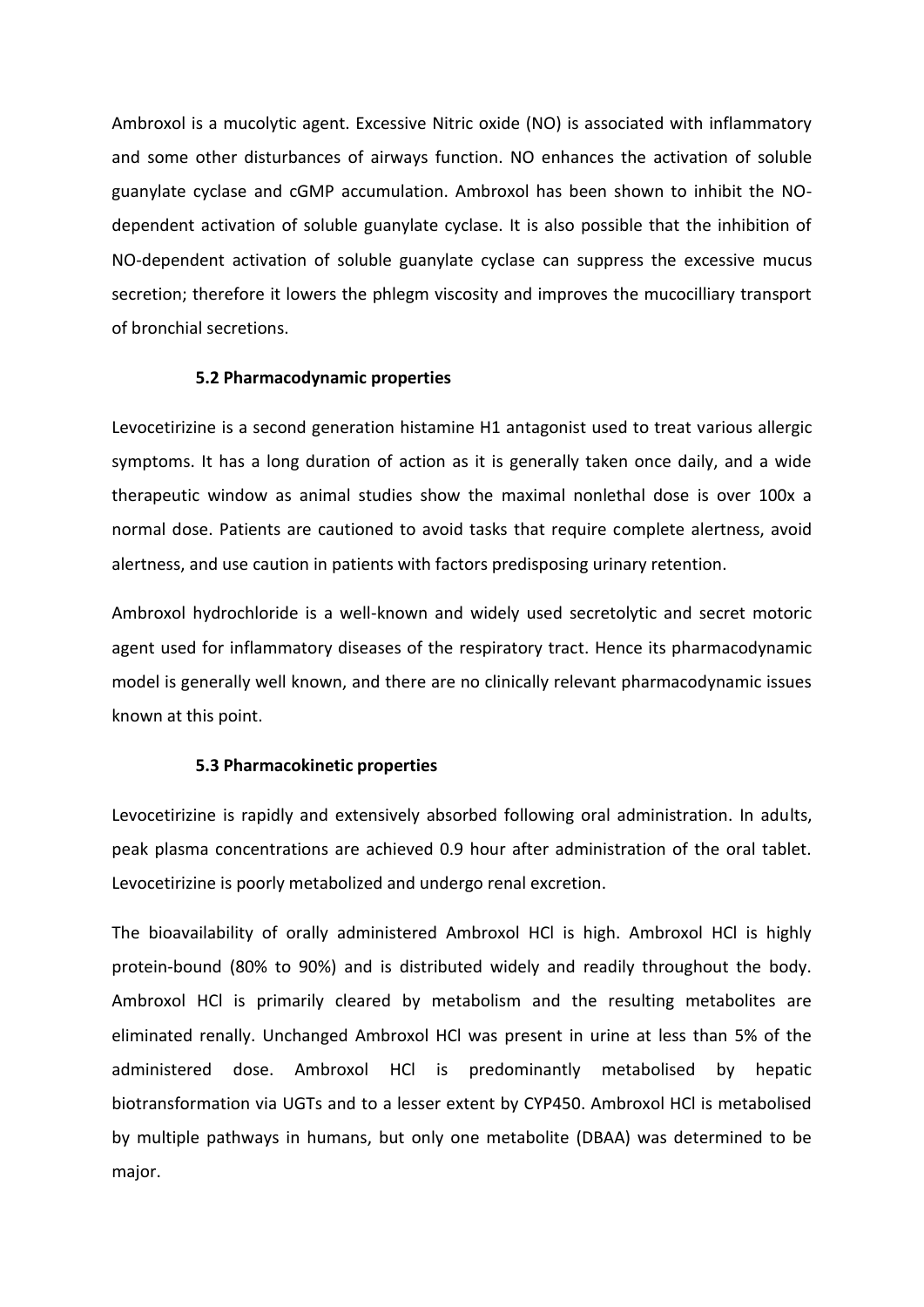### **6. Nonclinical properties**

## **6.1 Animal Toxicology or Pharmacology**

NA.

## **7. Description**

Levocetirizine is in a class of medications called antihistamines. Its chemical name is 2-(2-{4-[(R)-(4-chlorophenyl)(phenyl)methyl]piperazin-1-yl}ethoxy)aceticaciddihydrochloride and its structural formula is:



Its empirical formula is  $C_{21}H_{25}CIN_2O_3$ , and its molecular weight is 388.8878 g/mol.

Ambroxol belongs to a group of medications called mucolytics. Its chemical name is (1r,4r)-4-{[(2-amino-3,5-dibromophenyl)methyl]amino}cyclohexan-1-ol hydrochloride and its structural formula is:



Its empirical formula is  $C_{13}H_{19}Br_2CIN_2O$ , and its molecular weight is 378.1028 g/mol.

### **8. Pharmaceutical particulars**

### **8.1 Incompatibilities**

There are no known incompatibilities.

### **8.2 Shelf-life**

24 months.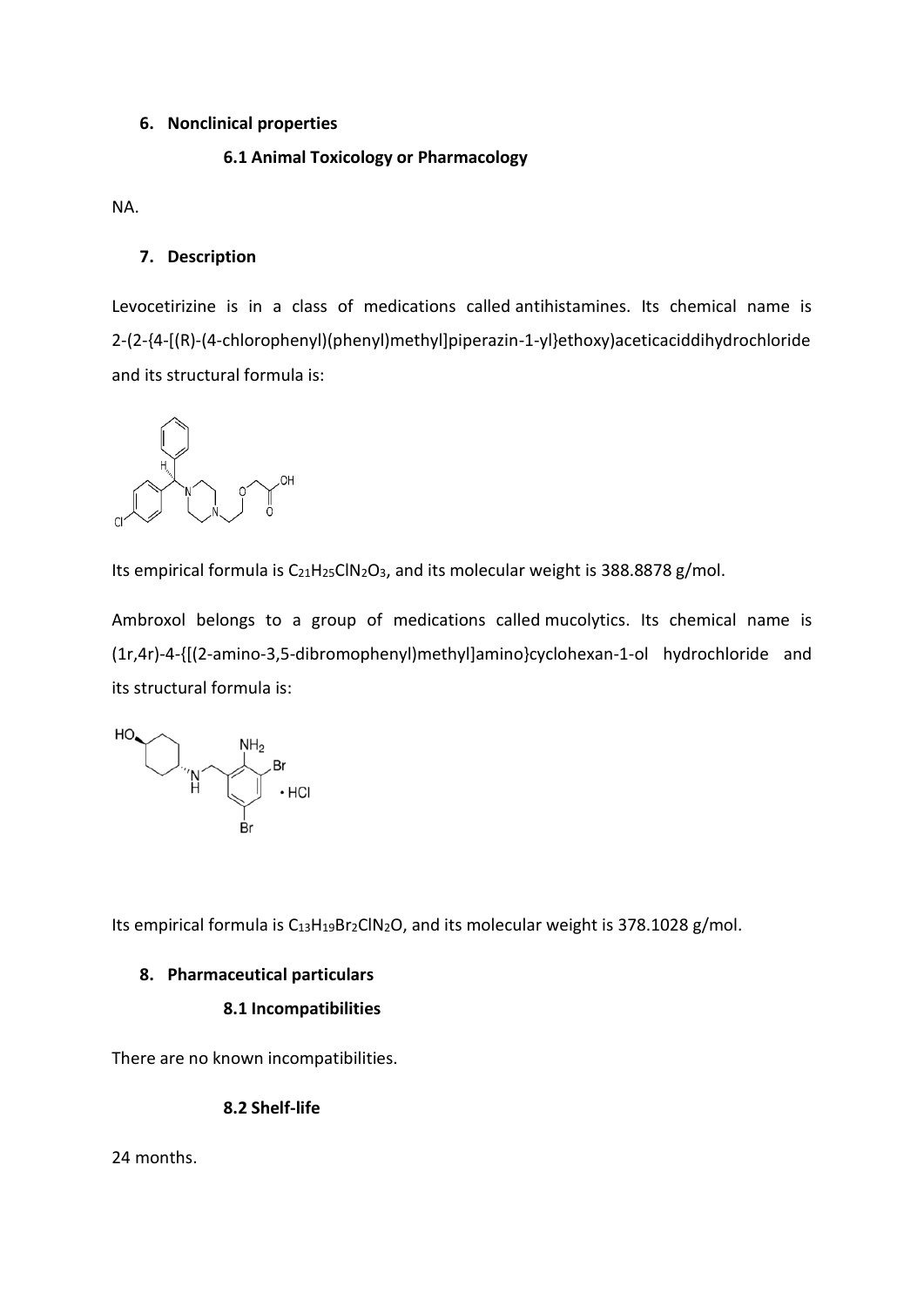### **8.3 Packaging Information**

Sinarest Levo new tablet is available in strip of 10 tablets.

### **8.4 Storage and handling instructions**

Store below 30 °C in a dark and dry place.

### **9. Patient Counselling Information**

### **9.1 Adverse Reactions**

Refer part 4.8

**9.2 Drug Interactions**

Refer part 4.5

**9.3 Dosage**

Refer part 4.2

**9.4 Storage**

#### Refer part 8.4

**9.5 Risk Factors**

Refer part 4.4

#### **9.6 Self-monitoring information**

#### NA

# **9.7 Information on when to contact a health care provider or seek emergency help**

Patient is advised to be alert for the emergence or worsening of the adverse reactions and contact the prescribing physician.

### **9.8 Contraindications**

Refer part 4.3